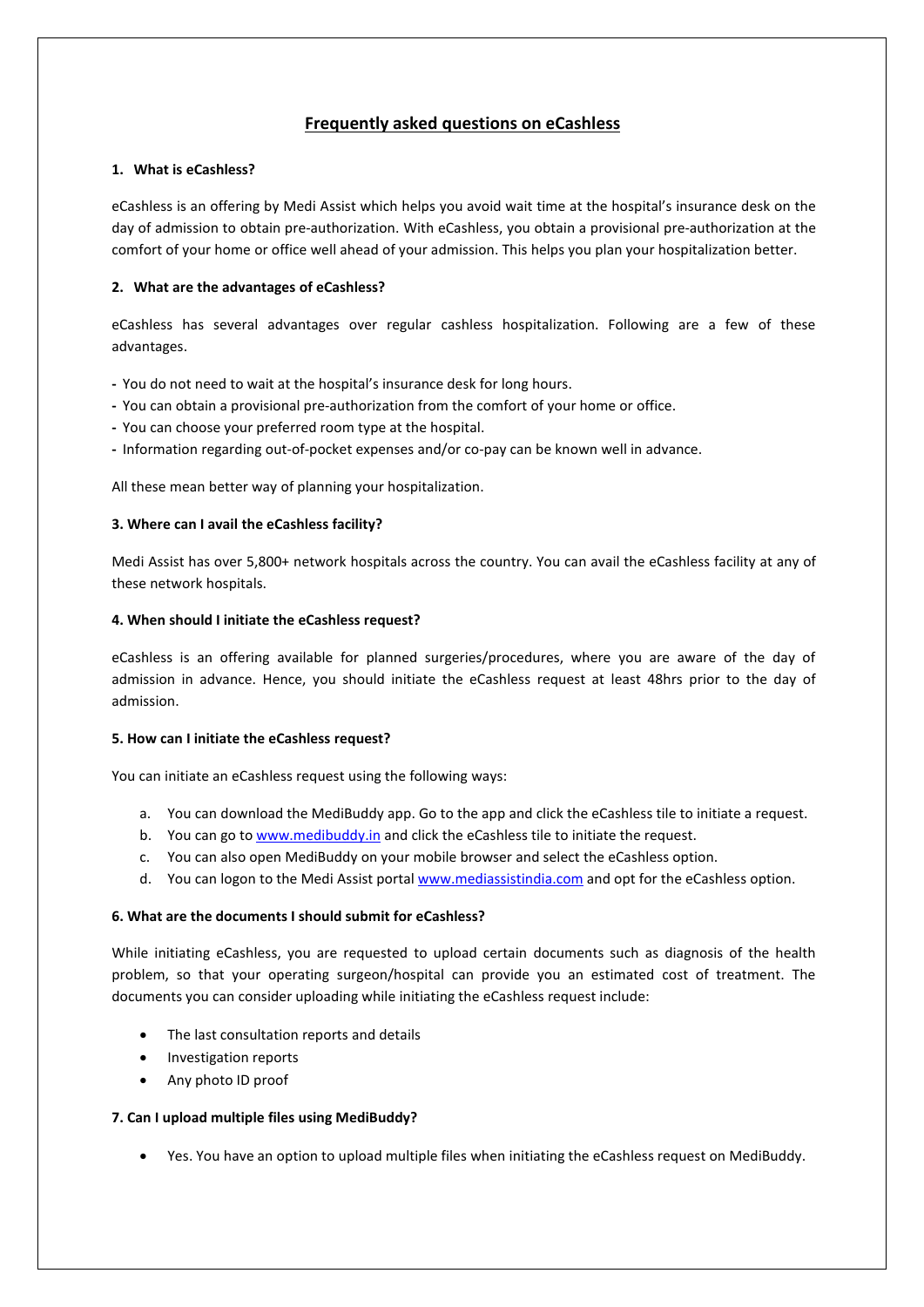## **8**. **What are the documents I should carry on the day of admission?**

On the day of admission, you must carry the following documents:

- Secure passcode / OTP
- Medi Assist e-Card
- Photocopy of ID card
- Medical advice for hospitalization or previous consultation documents.
- All investigation reports (including X-ray/CT/MRI/USG/HPE).
- Any other document, relevant to the treatment of the insured.

#### **9. What are the circumstances under which pre-authorization can be denied?**

Pre-authorization requests may be typically denied under the following circumstances:

- **-** The ailment for which hospitalization is being sought by you is not covered under your insurance policy for reasons like pre-existing ailment and specific exclusions (Example: accident admission under the influence of alcohol)
- **-** You have exhausted the eligible medical insurance cover/sum insured for the year.

**Note:** In case of insufficient information, Medi Assist will inform you about the additional information you should provide on MediBuddy, before the provisional pre-authorization is approved. In case you fail to provide this information, pre-authorization can be denied.

#### **10. Can out-patients/health check-ups and emergency admissions avail the eCashless facility?**

No, eCashless can be availed only for planned hospitalization. However, in cases where your doctor in the outpatient department recommends you to be treated as an inpatient, you can avail the eCashless facility from MediBuddy.

## **11. How will I be updated / informed on the status of my ECashless request?**

You can track the progress of your eCashless request on your MediBuddy app. You will also receive SMS notifications from Medi Assist from time to time. You may see any of the following status messages-

**Additional information requested by provider**- This appears when the hospital requires some more information from you on the eCashless.

**Additional information requested by Medi Assist** – Thisappears when Medi Assist requires some more information from you on the eCashless.

**Denied** –This appears when your eCashless request has been declined.

**Approved** - This appears when your eCashless request has been approved.

## 12. How will I come to know of my out-of-pocket expense (based on co-pay and policy conditions) while **initiating the eCashless request?**

When you opt for eCashless, based on your recommended treatment, the hospital sends intimation to Medi Assist regarding the expected expenses for the treatment.Once this is received, Medi Assist applies your policy terms and conditions (also available on MediBuddy) in order to calculate the provisionally approved amount and co-pay for the treatment. This gives you complete visibility into the expected cost of the treatment.